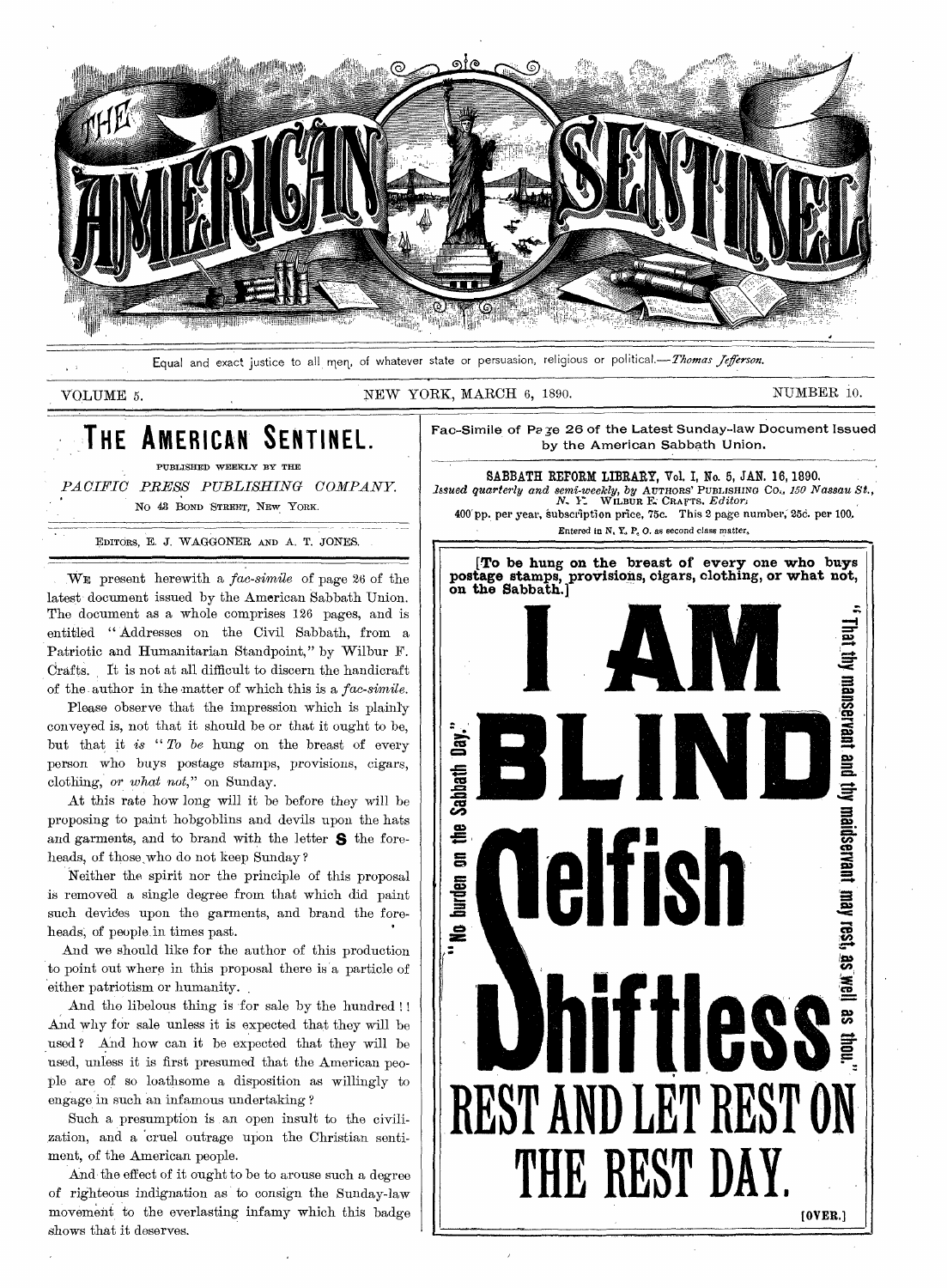### That' Representative Decision.

### WHAT ARE THE RIGHTS OF CONSCIENCE ?

THE decision of Judge Bennett, as noticed last week, was that the reading of the Douay version of the Bible, according to Roman Catholic views, in the public schools, would be "sectarian instruction" within the meaning of the Constitution, and would be to inflict a wrong upon those' who are not Roman Catholics. We say again, that if the reading of the Douay version, according to the Roman Catholic forms, in the public schools, would be sectarian instruction, then it is as certainly true that the reading of the King James version, according to Protestant forms, is also sectarian instruction.

It is a distinctively Protestant doctrine that the Bible, without note or comment, is the word of God. It is a distinctively Roman Catholic doctrine that the Bible as explained by the Church is the word of God. The latter is no more distinctively Catholic, doctrine than the former is distinctively Protestant. The Roman Catholic doctrine on this point is not one *iota*  more sectarian than is the Protestant doctrine. As is well known the Protestant position is defined in the motto, "The Bible, and the Bible only, is the religion of Protestants." This is virtually confessed by Judge Bennett when he says:-

It is a matter of history that from the time the King James version of the Bible was printed and published it has always been read by all Protestant denominations without hindrance, and that it has been used as a reading-book in the schools of England as well as in the common schools of this country.

Certainly it has been read by all Protestant denominations, and that , because they are Protestant. Certainly it has been read in the schools of England, because England is distinctively a Protestant country; Protestantism is there established by law; none but a Protestant sovereign can ever sit upon the throne; the schools of England 'are Protestant schools; and the King James version is read in those schools because they are Protestant and because it is intended to keep them Protestant by inculcating Protestant doctrine. And when Judge Bennett presents this reason for sanctioning the reading of the King James' version in the public schools' of Wisconsin or any other State, he thereby argues that those are Protestant schools, and that it is proper to endeavor to keep them so by 1?rotestant influence and the inculcation of Protestant doctrine; and this, too, at the expense of the Roman Catholics, by compelling them to pay taxes for the same. And that is sectarian as certainly as the like would be sectarian if done by Roman Catholics.

The School Board in their answer further,

:Upon information and belief, deny that ,the Roman Catholic Church is the only infallible teacher or interpreter of the Bible; but, on the contrary, aver upon information and belief, that every person has the right to read and interpret it for himself.

This raises an issue that is doubly false; (1) The plaintiffs did not attempt to assert, as this answer assumed, that they wished to oblige the School Board or anybody else to receive or to acknowledge the Roman, Catholic Church as the only infallible. teacher and interpreter of the Bible. They\_ only asserted that this was their conscientious, belief, and asserted *their right not to be compelled 'to :receive inStrtiction in the Bible from any other source;* and that when they were so compelled their rights of conscience were invaded. (2) It avers that every person has the right to read and interpret the Bible *for himself,* when the whole issue at bar was whether a person has the right to read' it *for another,*  and to another, *against his will;* and whether a set of persons can *compel* others to *hear it read.* 

Although upon both these points a false issue was raised in the answer, it yet remains that on both points the Catholics were right. Has not any man an inalienable right—civil, constitutional right—to\_ believe that the Roman Catholic is the only infallible teacher or interpreter of the Bible ? Has not any man an inalienable right to believe that when the Bible is read or interpreted by another, there is danger that those who hear will receive erroneous impressions, and that such impressions will be dangerous to their spiritual welfare? Has not any person an inalienable right to believe these things ? Is it not true that these things have a proper place in the realm of conscience ? Is it not true, then, that these things may be conscientiously believed? Is it not a fact that the Roman Catholics 'do conscientiously believe thus ?

On the other hand, it is not necessary to ask whether every person has not the right to read and interpret the Bible for himself, because the school board "aver" this. Very well, then. Does not the right of every man to read and interpret it for himself carry with it also the equal right not to read or interpret it at all ? And does not the right not to read or interpret it likewise carry with it the right not to be compelled to hear it read ? When, therefore, the Roman Catholics were compelled to hear the Bible read in the public school buildings of the city of Edgerton, Wisconsin, was not that a direct interference with the rights of conscience ?

It is impossible for us to conceive how any fair-minded person can answer any of these ' questions in any other way than in the affirmative. Therefore, when the Constitution of Wisconsin declares "nor shall any control of, or interference with, the rights of conscience be permitted," and the Remah Catholics appealed for protection in this their constitutional as well as inalienable right, ought not their appeal to have been heard? Yet instead of their appeal being heard, they were twitted

from the judicial benew with seeking to "control the conscientious beliefs and actions of others," and with "creating discord."

The Court held that such was not in any way any interference with the rights of conscience, and justified itself in :the following form: The Constitution of Wisconsin says, "The right of every man to worship Almighty God according to the dictates of his own conscience shall never be infringed," and the Court said:

But what are those rights [the rights of conscience]? Simply a right to worship the Supreme Being according to the dictates of the heart. Can it be justly said in this case that the children of the plaintiffs or the plaintiffs themselves, are in any way prohibited from worshiping God according to the dictates of their own conscience? Does the simple reading of the King James version of the Bible interfere with or take away this great right of the plaintiffs or their children?

That is to say that, although the Roman Catholics are compelled to hear read the Protestant Bible according to Protestant form in the public school-house, they are not prohibited from reading it, or hearing it read, according to Roman Catholic forms, wherever else they may choose: that although they are compelled, in the public school, to conform to the dictates of the Protestant conscience, and to pay for it at the same time, they are not prohibited from worshiping God according to the dictates of their own conscience wherever else they please. In other words, although every Roman Catholic has the "great right," the constitutional right, "to worship Almighty God according to the dictates of his own conscience," he must at the same time conform to the dictates of the Protestant conscience when required to do so. Such are the rights of conscience in Wisconsin.  $A. T. J.$ conscience in Wisconsin.

*(Concluded next week.)* 

### Nothing but a Hoax.

THE eight-hour movement is just now attracting considerable attention; but here is a bit of attention that it does not yet seem to have attracted: One of the great objects proposed to be accomplished by 'it is to furnish employment to those who now have no work. That is to say, there is such a vast number of men unemployed that the workday must be shortened, thus making it necessary to employ more men to do the work that there is to do, and so secure work for the army of the now 'unemployed. But here are the American Sabbath Union, and the Woman's Christian Temperance Union carrying on a campaign to secure laws "to prevent people from being forced to labor." If now there is such an immense number of people who have no work; and if it is necessary to make such an effort as is the eighthour movement to give them work; then how can it be that so many are being forced to labor as to make it necessary to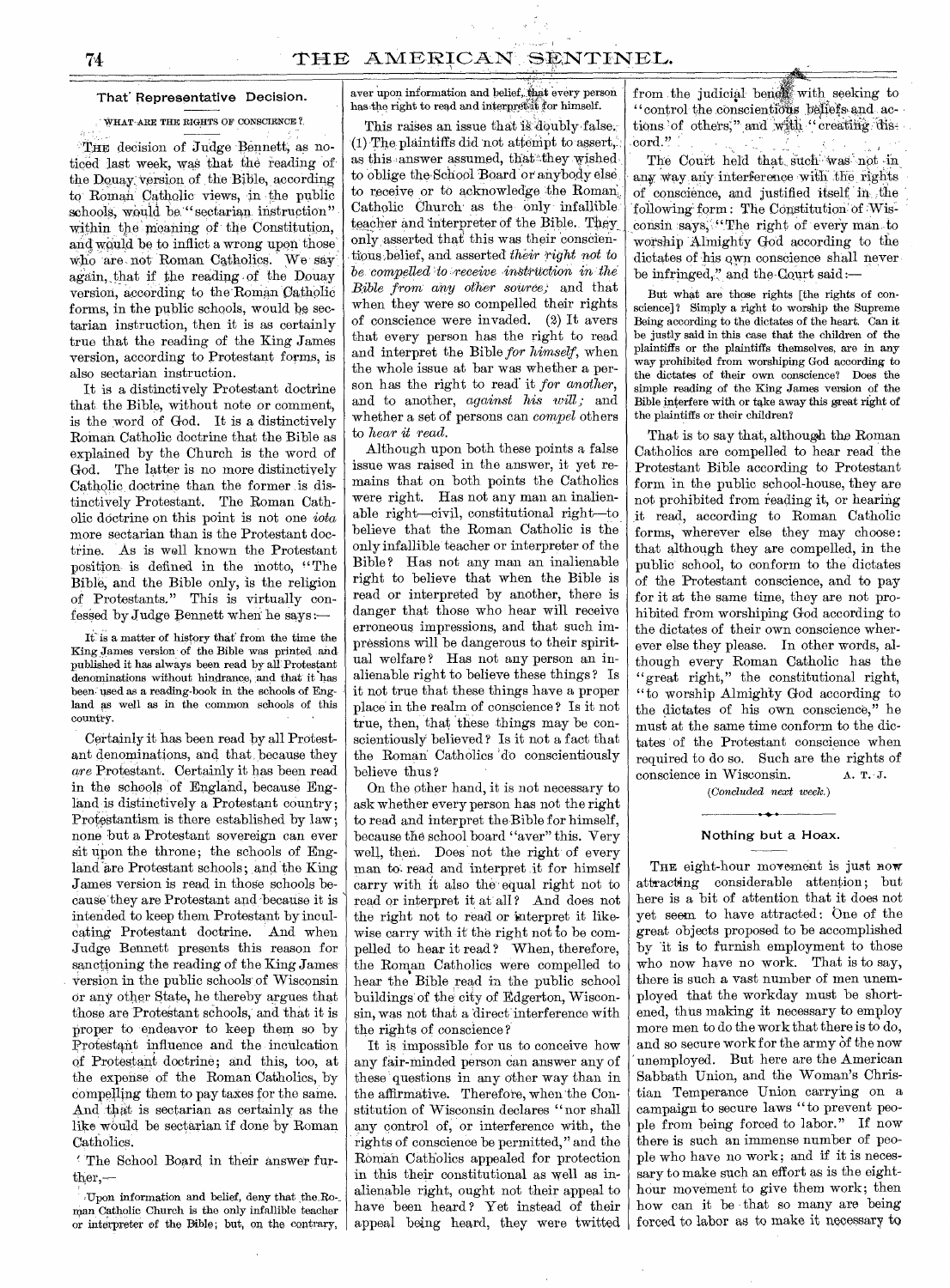enact laws to prevent it ? and how can it be that there is such an Egyptian bondage of enslaved toil as the Sunday-law advocates so lamentingly describe ? In the proposedefforts in behalf of the workingman, these two movements do not fit together at all. And the reason is that one of them --the Sunday-law, effort—is a fraud. It is true they claim that those are " forced to labor" only on Sunday. But, in view of the vast army of the unemployed, is it not true that, there are a multitude of men who would be only too glad to have the opportunity to work on Sunday for proper wages? The fact is, that poor plea in behalf of forced labor on Sunday has not a solitary item of merit to support it. It is nothing but a sheer hoax.

### That Fraud of a Fraud.

WE stated last week that the theory that a seventh part of time, is' necessary for physical rest is a fraud and is based upon a fraud. The authority for this seventh-part-of-time theory is " the Rev. Nicholas Bound, D.D., of Norton, in the county of Suffolk," England. He' was a Puritan and promulgated this doctrine of. the Sabbath, in. a book which he published about the year 1595 A.D.

The way it came about was this: It was in the height of the controversy between the Church of England and the puritans about " habits and ceremonies, and church discipline." The Church of England maintained,

That though the holy Scriptures are a perfect standard of doctrine, they are not a rule of discipline and. government: nor is the practice of the apostles an invariable rule or law to the Church in succeeding ages, because they acted according to the circumstances of the Church in its infant and persecuted state: neither are the Scriptures a rule of human actions, so far as that whatsoever we do in matters of religion without their express direction or warrant is sin, but many things are left indifferent. The Church is a society like others, invested with powers to make what laws she apprehends reasonable, decent, or necessary for her wellbeing and government, provided they do not interfere with or contradict the laws and commandments of holy Scripture: Where the Scripture is silent, human authority may interpose; we must then have'recourse to the reason of things and the rights of society. It follows from thence that the Church is at liberty to appoint ceremonies, and establish order within the limits above mentioned; and her authority ought to determine what is fit and convenient.

All this the Puritans denied, and asserted that the Scriptures are a rule of discipline and government as well as a perfect standard, of doctrine. The position of the Church of England, summarily stated, was, that, whatever the Scriptures do not forbid, in matters of church discipline and church government, may be done without sin. While the Puritan .position was, that, Whatever is not commanded in. the Scriptures, in these things, cannot be done without sin. The, Puritans therefore dropped all church festivals and feast days, surplices, habits, and ceremonies, and

charged the Episcopalians with " popish leaven and superstition, and subjection to the ordinances of men " because they retained these. As proof that ought to convince the Puritans that the Church had liberty in such things as these, the Episcopalians produced the fact that the observance of Sunday is only an ordinance of the Church and rests only upon the authority of the Church; and that the Puritans therefore, contradicted themselves in observing Sunday while denouncing the authority of the Church the only authority upon which that observance rests.

This put the Puritans in a box; and they had to cast about for some way to get themselves out. They would not admit the authority of the Church; because if they did that would involve the obligation to observe all the other festivals. Directions of Scripture to observe Sunday they found none, and yet they would not give it up. There was great perplexity. What could be done ? Then it was that the inventive genius of Dr. Bound found play. He came to the rescue with the theory that, It is not the definite seventh day, but " a seventh part of time" that is required by the fourth commandment to be kept for the Sabbath: that it is " not the seventh day from creation; but the day of Christ's resurrection, and the seventh day from that:" that "the 'seventh day is *genus"* in the fourth commandment, so that " the seventh day from creation, and the day of Christ's resurrection and the seventh from that" are " both of them at several times comprehended in the •commandment, even as genus comprehendeth both his species," Thus the fourth commandment was made to enforce the seventh day from creation until the resurrection of Christ and then the first day from that time onward.

This brought joy to the Puritans, for it relieved them from the dilemma into which the answer of the Episcopalians<br>had cast them. "This book had a "This book had a wonderful spread among the people." "All the Puritans fell in with this doctrine, and distinguished themselves by spending that part of sacred time in public, family, and private acts of devotion." Says Heylin :—

This doctrine, carrying such a fair show of piety, at least in the opinion of the common people, and such as did not examine the true grounds of it, induced many to embrace and defend it; and in a very little time it became the most bewitching error and the most popular infatuation that ever was embraced by the people of England.

But for what purpose was this "seventh" part of time " appointed ? for what was it to be used when it had been discovered ?

" This year [1594] Dr. Bound published his treatise on the Sabbath, wherein he maintains the morality of a seventh part of time *for the worship of God.—Neal, History of the Puritans, Part I Chapter VIII paragraph,* 120,

There was not in it the remotest idea that this time was for physical rest. It was solely for worship and religious exercises. The suggestion of such a thought as that this time was intended or might be devoted to physical rest would have been spurned as only the suggestion of the arch enemy of all righteousness, by the founder of the theory and by every other Puritan that ever lived in Puritan times, The theory therefore that a seventh part of time is necessary *for physical rest* is a positive fraud upon the original.

And that the original invention that a seventh part of time is what is commanded and required, by the fourth commandment, is a positive fraud, is clearly proved not only by the circumstances of its invention but also by every test of Scripture and every rule of law.

But, this theory of a seventh part of time for *physical* rest is not only a fraud upon the original Puritan theory of a seventh part of time for the worship of God, it is also a fraud upon the commandment of God which enjoins the day of rest. That commandment says : " Remember the Sabbath-day to keep it holy. Six days shalt thou labor, and do all thy work; but the seventh day is the Sabbath of the Lord thy God; in it thou shalt not do any' work, thou, nor thy son, nor thy daughter, thy man-servant, nor thy maidservant, nor thy cattle, nor thy stranger that is within thy gates; for in six days the Lord made heaven and earth, the sea, and all that in them is, and rested the seventh day; wherefore the Lord blessed the Sabbath day, and hallowed it."

Here are the reasons: first, he rested on the seventh day; second, he blessed it and made it holy. That you may become tired is not given as a reason for doing no work on the seventh day. God does not say that on the seventh day you shall do no work because if you should you would overdo or break down your physical system. Nothing of the kind. Man's physical wants are not referred to in the commandment. It says, Work six days because the Lord worked six days; rest on the seventh because *the Lord* rested on the seventh day; keep that day holy, because the Lord blessed it and made it holy. It is the Lord who is to be held in view. It is the Lord who is to be exalted. Therefore the fourth commandment and its obligations have solely to do with man's relationship to God. It is not man's *physical* but his *spiritual,*  needs that are held in view in the Sabbath commandment.

This is further proved by referring again to the reason given in the commandment for the resting. It is to rest the seventh day because *the Lord rested* that day. ' Now did the Lord rest because he was weary from what he had done on the six days ? Did he rest because if he should work longer there was danger of overdoing or breaking down his physical<br>system? Not at all. "Hast thou not system? Not at all.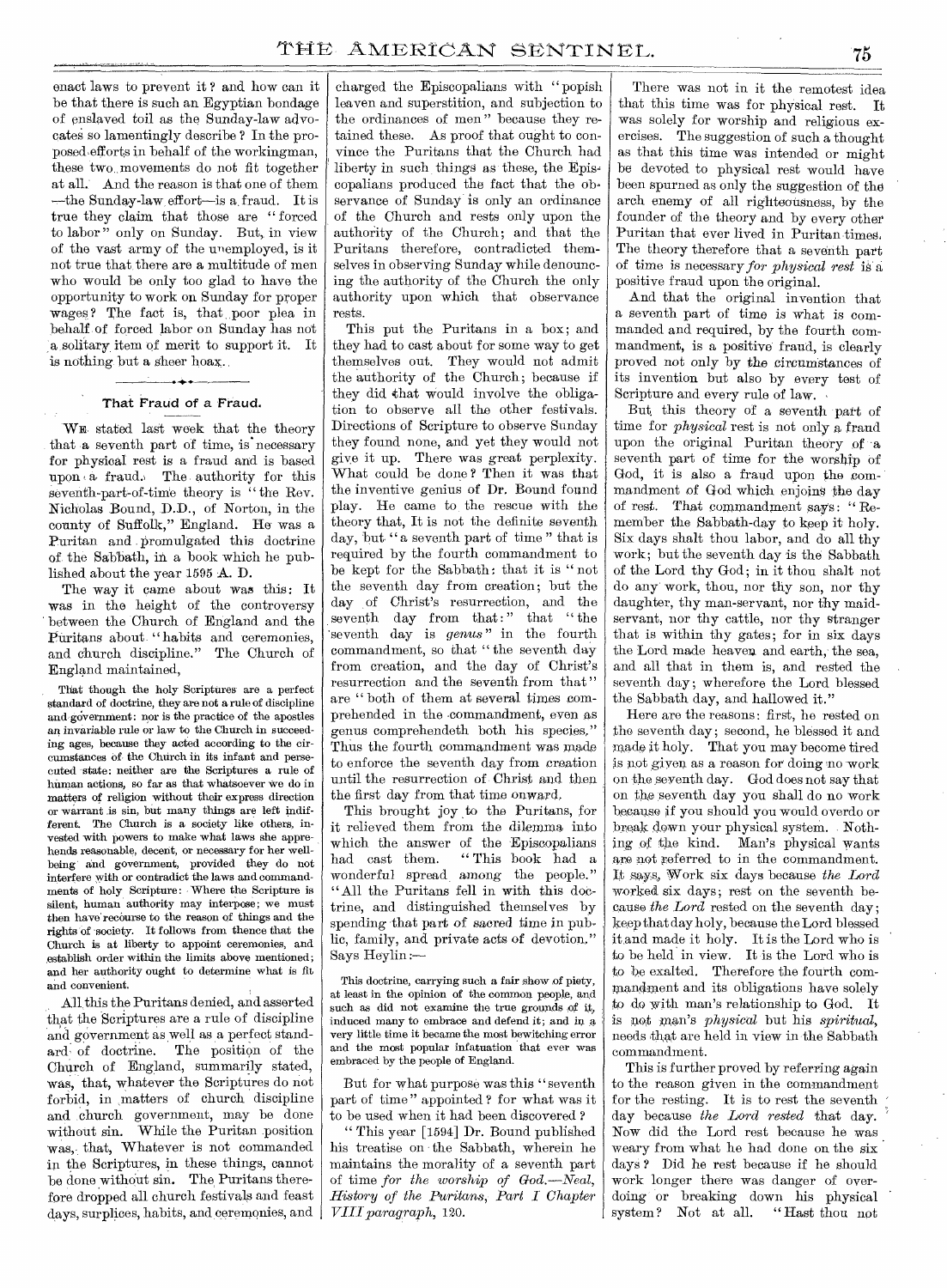known ? hast thou not heard, that the everlasting God, the Lord, the Creator of the ends of the earth, fainteth not, neither is weary?" Isa.  $40:28$ . This is what the Scripture says of it; and what one of the chief Sunday-law workers says of it is this :—

If he is never weary how can we say of him that he rests ? . . . God is a spirit, and the only rest which ;he can know is the supreme repose which only the Spirit can know—in the fulfillment of his purpbse and the completeness as well as the completion of his work. Just as in the solemn pauses between the creative days, he pronounced his creatures " good," so did he rejoice over the finishing of his •work, resting in perfect satisfaction of an accomplished plan; not to restore his wasted energy."— *Rev. Geo. Elliott,. Abiding Sabbath, Chap. I.* 

The rest with which the Lord rested was spiritual rest, spiritual refreshing, and, delight in the accomplished work of the creation. As the Lord's Sabbath rest was spiritual; and as his so resting is the reason for man's Sabbath rest, so man's •Sabbath is likewise to be one of spiritual rest, spiritual refreshing, and delight in the works and ways of God. This is proved by that psalm for the Sabbath day, "Thou Lord hast made me glad through thy work; I will triumph in the works of thy hands." Ps. 92:4. And by another Scripture, "If thou turn away thy foot from the Sabbath, from doing thy pleasure on my holy day; and call the Sabbath a *delight,* the holy of the Lord, honorable; and shalt honor him., not doing thine own ways, nor finding thine own pleasure, nor speaking thine own words; then shalt thou delight thyself in the Lord." Isa. 58 :13, 14.

A day of weekly rest is in *itself* an institution of God. Its basis is the rest of God, which was wholly spiritual. Its purpose is to cultivate the spiritual in man. Its authority is the commandment of God which is spiritual and religious, and which must be religiously and spiritually observed to be observed at all.. As says the seer of Patmos " I was in *the Spirit*  on the Lord's day." 'The whole subject, therefore, in all its bearings. is entirely beyond-the jurisdiction and even the reach: of the power of civil government or of man. It rests wholly in the power and jurisdiction of God, and remains solely between the individual and God.

Thus, we repeat, it is not man's physical, but his spiritual needs that are to be held in view in the Sabbath commandment. The Sabbath is intended to be a day in which to worship God—a day of holy reinenibrance of him and of meditation upon •his works. The day is to be kept *holy;•*not civilly nor physically. If it is not kept holy it is not kept at all in the purview of the commandment and the Author of the day of weekly rest.

### ANALYSIS.

L The Puritan theory of one-seventh part:of time for the. Sabbath is and in its inception was, a fraud upon the commandment of God.

2. The theory of one-seventh part of time *for physical rest* is a fraud upon the original Puritan theory.

3. The seventh part of time for physical rest is therefore a *fraud upon a fraud.* 

### SYNTHESIS.

1. In addition to its being a fraud upon the Puritan theory the seventh part of time for physical rest is' also a fraud upon the commandment of God.

2. The Puritan theory of a seventh part of time for the Sabbath is itself a fraud upon the commandment of God.

3. The two together therefore—the Puritan Sabbath and the weekly physical rest day — interlocked as they are, form a HEAPED UP FRAUD. A. T. J.

### The Sanitary Blessings of a Sunday Rest.

THE writer had the privilege December 1, 1889, of hearing Rev. W. F. Crafts speak twice upon the reasons why this nation should make and enforce a National Sunday Law. Among the chief considerations urged by the speaker was the great benefit it would be healthwise to the American people. He argued that their greed for gain or the fear of losing their places of labor prevented them from taking proper rest. This want of rest was breaking down the health of the laboring men of America and therefore the Government is in duty bound to interfere from a sanitary consideration. He referred to the suggestions that had been made by some that *" rest"* could be obtained on other days of the week besides Sunday. To this proposition he would not agree. The rest must be on Sunday so as to give the working man the benefit of a quiet day in which he could attend church with his family. He would have people understand that Sunday work is uncivil because it disturbs those who desire a quiet rest on that day. The law is absolutely necessary in order that the people may reap the healthful benefit of a Sunday rest. Breaking the Sabbath he said is a crime against man because it deprives him of his rest. That is the man who works on Sunday is uncivil because other people want to rest and this constitutes it a crime. If the speaker occupied a tenable position, then labor on Sunday not only injures the health of the man who works on that day but his labor also makes his neighbors unhealthy. For these reasons the Government ought to prevent Sunday labor.

He stated in his speech in the afternoon of the day that I heard him, that' he had been doing police duty during a part of the forenoon, and that he had discovered some very bad things, indeed, going on in the city (Indianapolis). He thought most of the saloons were closed yet he found

that in a few of them, clerks were deprived of their rest by having to do duty at the bar. He did not seem to condemn the saloon business only so far as it caused work to be done on Sunday. He expressed much sympathy for saloon clerks, lamenting because they were so badly overworked that they were becoming unhealthy because of so much Sunday work ! The other item of Sunday work that he discovered was so much worse than the labor of the saloon clerks that he was moved exceedingly. It was even horrid to think of. The thing that was so wonderfully bad was the labor of some mechanics laying a marble floor in the postoffice building. He said that the excuse the postal department had to offer for having the work done on Sunday was that on that day the building was comparatively clear of the people who on other days came for their mail and this consideration made it necessary to do the work on Sunday. He stated that it was not at all necessary, however, to do the work on that day as the work could be done during the night. It seemed rather strange that a speaker who was arguing that the Government should make a law for the protection of the health of the laboring man, to advise in the same speech that the Government ought to hire men to work in the night in order to protect the sacredness of Sunday. At this juncture every careful listener could see the wolf clearly expose himself as he turned under his sheepskin.

Logic demands that we accept all the conclusions that can be logically drawn from the premises which we occupy. The speaker took his stand squarely on the premises that it is the duty of the Government to enact laws compelling people to take care of their health, enforcing rest upon them from a sanitary consideration. Not only must the Government tell men how much they must rest but when they must rest. This rest must be on the time that the majority want to rest. But they choose this particular time to rest because of their " religious convictions."

Conclusion First: The *time* of the rest will be enforced altogether from a relig-<br>ious standpoint. Therefore it is a re-Therefore it is a religious.law.

Conclusion Second : If it is the duty of the Government to let the preachers dictate concerning the particular time to rest because of a• sanitary consideration, then the Government is also under obligation to have the preachers decide which is the most healthful mode of baptism' because of a sanitary (?) consideration. Further, when they have decided, then the Government must compel everybody to be baptized in that particular manner. This is necessary in order that there may be uniformity in the matter and that the people may not be allowed to injure their health by being baptized contrary to sanitary laws. This of course would only be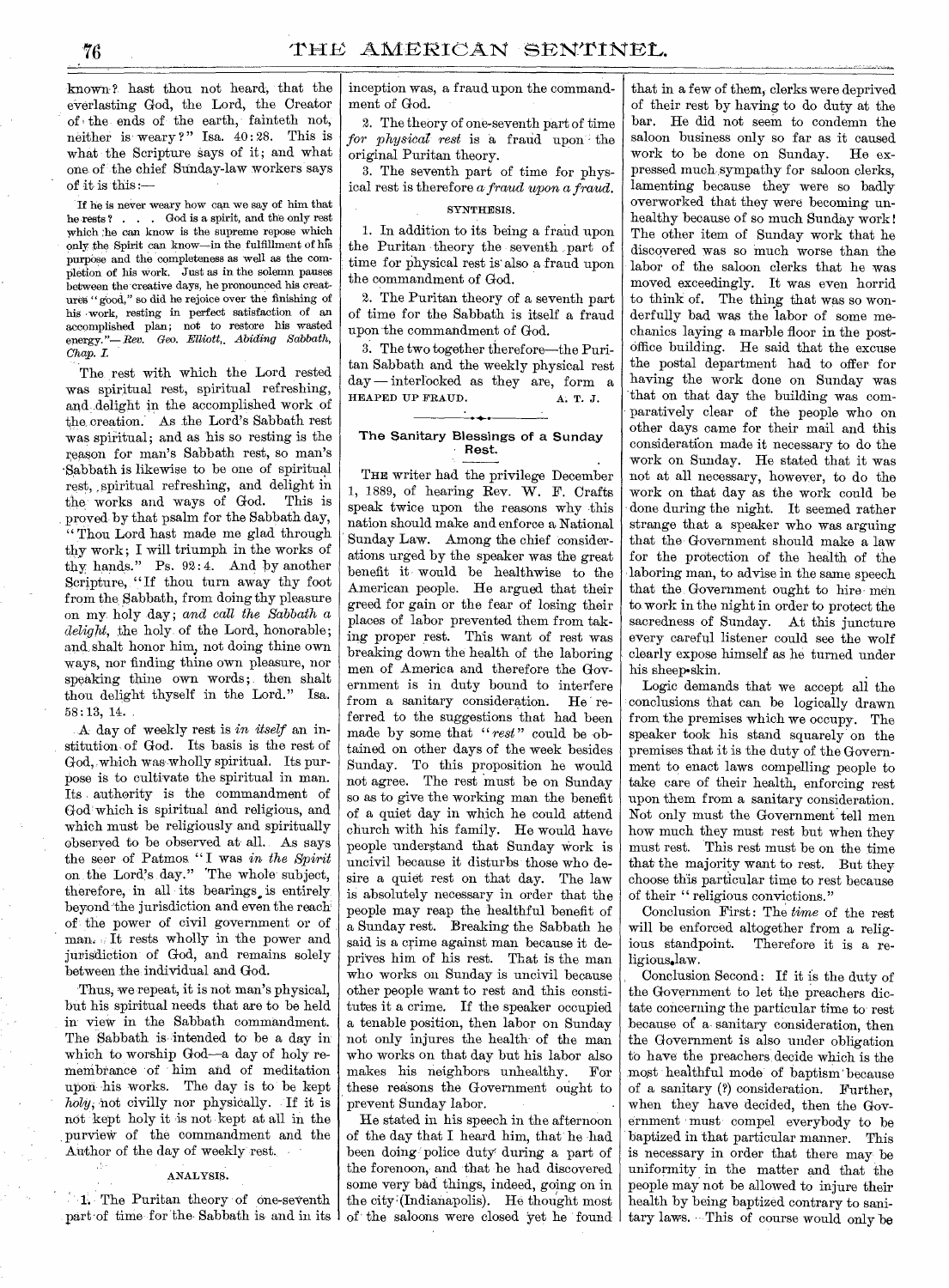enforcing the "civil aspect" of baptism. Of course the " religious aspect " would be left entirely to the liberties of the persons being baptized. This would not in the least interfere with the freedom of any body's conscience. They would be left, free to be baptized as they choose. This would not be State religion at all. It would simply be " the State and religion."

Conclusion Third: As the Government must decide how much a man may work and when he shall not work on account of his health; therefore the Government ought to say how much a man may sleep and when he shall not sleep. This is demanded by a sanitary necessity. Also there should be a national law regulating the quantity and the quality of the laboring man's food, with an appendix setting forth the time of day in which he must take his meals lest he should eat too much or too little, or dine at an improper time and thereby injure his health. This is necessary from the nature of the case.

The Government must also of necessity make, out a national medical prescription for its citizens and make them take their medicine whether they are willing or not. The public good demands all this and much more upon the same hypothesis that Mr. Crafts argues his sanitary Sabbathlaw. But as there appears to be no end to the ridiculous things that are logically included in his premises, we will' close, believing that the reader who has noted the inconsistencies and self-contradictions of National Reformers will not be surprised at anything from them.

WM. COVERT.

### That Orthodoxy in Iowa.

THE following letter we cheerfully publish, It is self-explanatory *:—* 

*Marshalltbwn, Iowa, February 17,* 1890. *Editor "* AMERICAN SENTINEL."

Dear Sir: Your article in the SENTINEL of January 3, "Was it Orthodox ?"—has just come to my<br>notice and I thank you for publishing the facts.<br>But you have been misinformed in one particular.<br>The following is a mistake: "A The fact is that the protest against the arrangement was, almost unanimous, not only among the veterans located' there but also among the people at

large. The 'number of veterans located in the Home is three hundred and twenty-five, and when the arrangement with the. " Ministerial Expulsion As-sociation," as it is called here, became known at the Home before the arrangement was completed, a petition was circulated among them asking that the' Universalist minister should not be debarred from "his appointment, which was signed by *over*  two hundred of the veterans and more would have signed it but the commandant gave them the assur-<br>ance that the proposition of the so-called "or-<br>thodox" ministers would not be accepted and I would not be excluded. Receiving this promise

they ceased circulating the petition. In justice to the noble veterans of the late war, removing from them the slanderous implication that a majority of them would be in favor of any arrangement so much opposed to the spirit of our

country's Constitution, I have written this letter. Hoping you will receive this in the same kind spirit in which it is written,

I am truly, T. W. WOODROW, *Pastor Universalist Church.* 

The source of our information was a leading, if not *the* leading, Sioux City paper (the name of which has slipped our memory) and we simply reported the case as it was stated there. Our attention was attracted more particularly to the " orthodox " injustice, than to any other feature of the case. That seemed to us to be bad enough in all conscience, even though a much smaller minority than was reported had protested. Now that our attention is directed more fully to the other side, we are happy to do justice to the manly spirit of the veterans, and of "the people at large." ,And as this noble defense of Mr. Woodrow's rights redounds the more to the credit of the veterans, the action of that ministers' association is caused to approach the more nearly to organized meanness. A. T. J.

### Government and the Sermon on the Mount.

### *(Concluded.)*

CHRISTIANITY AND SOCIALISM.

SPEAKING as a Christian then and not as a politician, I would, venture to say to the Socialist: Deal with all these questions of redistribution of wealth with which you are busying yourself as you may deem right and expedient. Adopt for your guidance in dealing with them any one of the current political or social maxims that may commend itself to you. Start, if you please, with the maxim that all property is robbery; or that all men have an equal right to an equal share in all things; or that property should pay ransom for its safety ; or that the State should own not only all land but all goods and chattels whatsoever; or that it should regulate the hours and price of all labor, and, therefore, by just and necessary consequence, ultimately the price of all other commodities; that it should, in short, convert itself into a sort of magical " universal provider," giving to everyone everything that he wants and yet to no one more than to any one else. Adopt even, if any one has the courage now to adopt it, the preposterous and immoral maxim of " the greatest happiness of the greatest number "— a maxim which would justify a tribe of red Indians in torturing, or a tribe of cannibals in killing and eating their prisoners. Take as your political creed any one of these or any other that you may prefer; all that we ask of you is not to dignify any one of these beliefs with the name of Christian. Stamp your political coinage, whether of pure or of base metal,with the image and superscription of the political Cæsar, mob or monarch, to whom you give your allegiance ; buy with it in the vote market power and place for yourself or your party ; but do not forge upon it the " image and superscription" of our King.

Two things only, as it seems to me, has Christianity to say to you. One is, in all

your dealings with wealth and property be just; just to the rich as well as to the poor, to the employer as well as to the laborer, to the minority as well as to the majority, to the classes as well as to the masses. And in the next place—pleading as Christianity is ever bound to plead, the cause of the poor—we pray of you, for their sakes, to take heed lest you make any economic mistakes in constructing your new *couches sociales,* for if you do it will not be the rich but the poor who will be the chief sufferers.

One word more, and it is a word that I am very desirous of saying. When I assert, as I do, that the laws of Christ's Church cannot safely or justly be all of them transferred to the statute book of the State, I am as far as possible from asserting that Christianity has nothing to do with politics. On the contrary, I maintain that it has everything to do with them: not, however, directly but indirectly : not by way of compelling men by law to observe its precepts, but by way of inspiring men with its spirit. Justice, which is the primary and main obligation of the State, is, as I have said, no invention of Christianity; nevertheless Christianity has greatly enlarged and ennobled our ideas of justice while giving 'us also new and most powerful motives for being just.

#### CHRISTIANITY IN POLITICS.

It has done so mainly by its revelation of the great idea of the brotherhood of all men in Christ. This idea at once enlarges the area over which justice is obligatory. There was a time, when no State held itself bound to be just to any save its own subjects. The stranger had absolutely no claim in its eyes to justice; he might be plundered, captured, enslaved, slain, and no one so much as dreamed that any injustice was being done to him. Christianity has proclaimed that this stranger is a brother, and has therefore against all men the claims and the rights of brotherhood. Such teaching at once revolutionizes the relations of State to State, proclaiming as it does that whatever of justice any State owes to its own subjects, the same is owed by it to those of other States.

Take one instance more—the influence of Christianity upon legislation as regards the poor. Christianity has not said that there shall be no poor, nor has it in any way enlarged the poor man's rights as a citizen. But in telling us that he is our brother, it bids us be willing, and even eager, to recognize whatever rights he may possess. Christianity acts, not by filling the statute books with Christian precepts, but by filling the hearts of legislators with Christian feelings and motives. If we want, however, to check, or even to destroy, this beneficent work of Christianity, we shall do so effectually by attempting to force all its teachings upon all men in the shape of positive enact-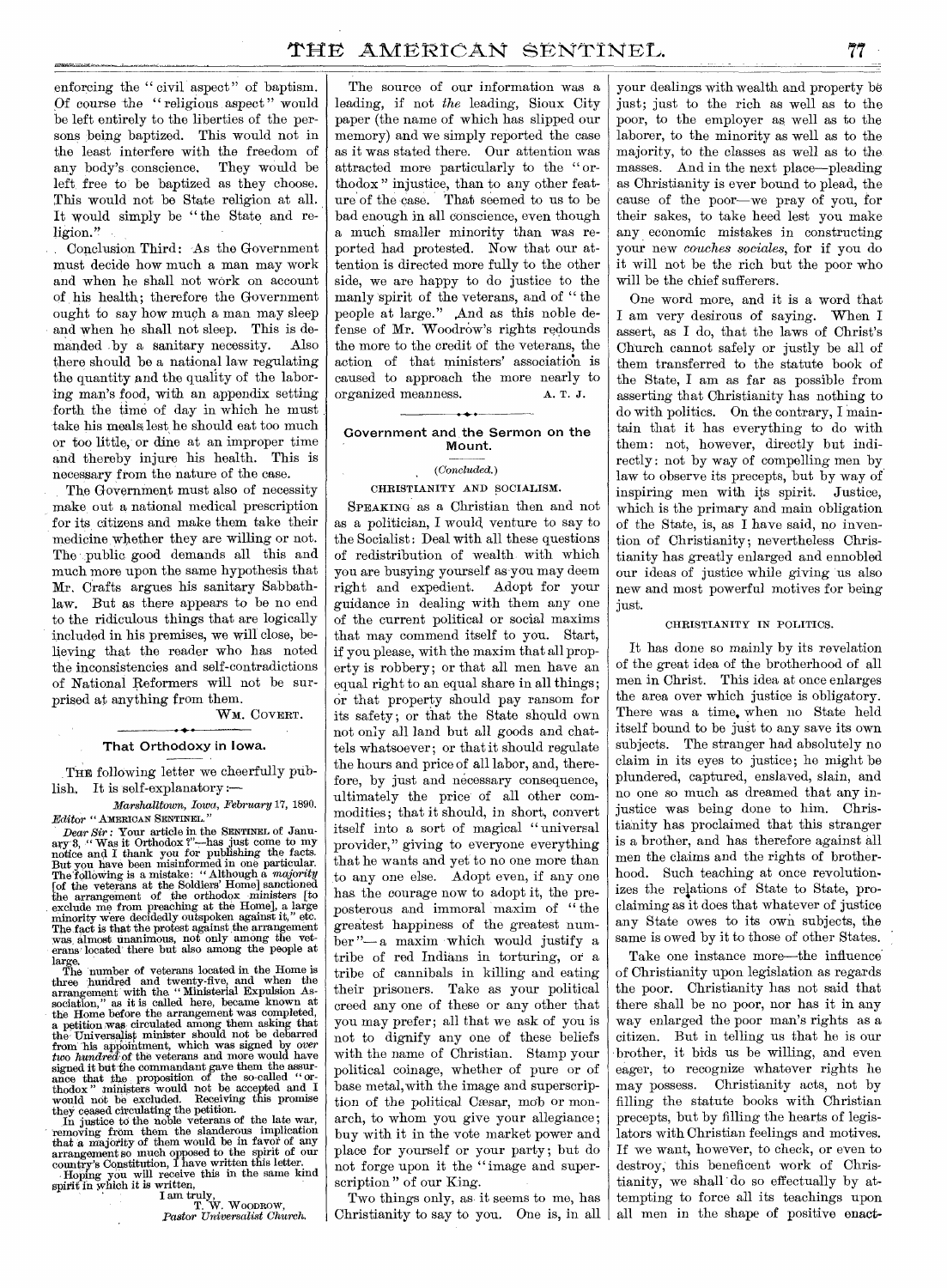ments. The clumsy hands of the State are incapable of administering those Divine laws which deal with the conscience and the soul. If it meddles with these it will either perilously relax them least they prove. too severe, or, in attempting to enforce them, it will excite against them a dangerous revolt.

All along the stream of living water which, issuing from beneath the cross of Christ, follows us through the world's wilderness, grow the fresher leaf and riper fruit of Christian life; but, if touched by the freezing breath of force it hardens into a cold, lifeless, and yet fragile mass, which chills and withers even unto death all that it once cherished and sustained.

### THE DUTY OF THE CHURCH IN THE STATE.

When, however, we have thus defined the spheres of Church and State—when we have seen that these lie in different planes and are acted on by different forces and to different ends—we have not thereby diminished, we have, on the contrary, enhanced the obligations of the Church. Precisely because Christian virtues do not lie within the province of the State to enforce, all the more is it the duty of the Church to enforce them by every means<br>within her power. What she may not within her power. ask the State to do for her, all the more earnestly should she for that very reason strive to do for herself. If she had always done this fully, fearlessly, faithfully, selfdenyingly, as she should have done; if all professing Christians had lived up, or even tried to live up to the teachings of Christ, we should have heard less than we now hear of these wild theories of State socialism, which, in their very wildness, often show us how hot and bitter the hearts of men may grow at the sight of suffering which Christianity might largely have relieved, and of sins and shame and sorrows which it might largely have dimin-<br>ished. This assuredly is true, and this, as it This assuredly is true, and this, as it seems to me, is the one great lesson which the Church in our day has to learn—which she is, I believe, learning more and more from this demand for the new socialism. whether it comes from those who love or from those who hate her and her Master.

And now I have said my say, very probably once more to my own hurt and to the great satisfaction of sundry critics, who I have no doubt will find in what I have said plenty to criticise. The subject of social and political ethics is a thorny one, in which many greater and better men than myself have entangled and thereby severely lacerated themselves ere now, and I am quite ready to accept this as my fate likewise. All that I really care for is to vindicate myself as one who, however unworthily, holds the office of a ruler and a teacher in the Christian Church, from the charges of " immorality" and "horrible" atheism which have so freely been brought against me in this matter. If, after this explanation, it should give any pleasure to my accusers, reverend and non-reverend, to repeat these accusations, they are perfectly welcome to do so. I venture to anticipate that if they are only commonly honest and do not once more willfully misquote and distort my words, the verdict of those at least who may have read this article will be oneof accinittal.—W. C. *Peterborough.* 



### Object of the Association.

THIS Association exists for the purpose of advocating the principles of genuine religious liberty as declared in the words of Jesus Christ; and of maintaining the total separation of religion and the State according to the provisions of our National Constitution as it now stands.

It is an association of Christians who maintain that Christianity, to remain pure and powerful, must never be connected as such in any way with the State; and that the State, properly to fulfill its functions, must never have anything whatever to do with religion as such, or with religious observances.

United with government, religion never rises above the merest superstition; united with religion, government never rises above the merest despotism ; and all history shows us that the more widely and completely they are separated, the better it is for *both.—Supreme Court of Ohio.* 

Secular power has proved a Satanic gift to the Church, and ecclesiastical power has proved an engine of tyranny in the hands of the State.—Philip *Schaf f.* 

Accordingly we set forth the above declaration of principles.

Membership is confined to Christians, not because we think none others are entitled to religious liberty—for, as our principles declare, all men are absolutely free and equal in this,—but solely because we desire *as Christians* to work for these principles, and we cannot therefore be joined with those who have no respect for Christ, whom we supremely love and honor.

Membership is confined to temperance people, because temperance is a Christian principle, and as Christians, therefore, we cannot be joined with those who practice intemperance, or engage in the liquor traffic.

Membership is confined to those who believe in civil government and in submitting to its authority, because this is according to the words of Jesus Christ. Civil government is an ordinance of God, and is supreme in civil things; for God has made it so in commanding Christians as well as all others to be subject to it. Its authority, however, is over the civil relations of men; and does not at all extend to religious things. (Matt.  $21:15-21$ ; Rom. 13:1-10.) As Christians, therefore, we cannot be joined with those who despise government and reject civil authority.

This Association maintains that it is the natural and inalienable right of every man to worship, or not to worship, according to the dictates of his own conscience. and that he is responsible to God alone for the exercise of that right. With George Washington we hold that "every man who conducts himself as a good citizen is accountable alone to God for his religious faith." Any interference with this right, on the part of any person or power, is as unwarranted as it is unjust.

The aim of this Association is strictly in harmony with the intent of the Government of the United States under its Constitution. It was plainly declared by the framers of this Government that "no religious test shall ever be required as a qualification to any office or public trust under the United States;" that "Congress shall make no law respecting an establishment of religion or prohibiting the free exercise · thereof; " and that " the Government of the United States of America is not in any sense founded on the Christian<br>religion." It is therefore not only as It is therefore not only as Christians but as, loyal American citizens that this Association proposes to disseminate its principles.

There are already in existence three powerful organizations, two of which exist for the sole purpose of securing national religious legislation, and the third of which stands distinctly pledged to it. These three are the National Reform Association, the American Sabbath Union, and the National Woman's Christian Temperance Union.

The sole purpose—the reason of existence—of the National Reform Association is to secure such an amendment to the United States Constitution as will make this what they choose to call a Christian nation, and by which Christian principles may be enforced by law.

The sole purpose of the American Sabbath Union is to secure the enactment of laws both State and national, to strictly enforce upon all the observance of the first day of the week as a day of rest and religious worship.

The Woman's Christian Temperance Union stands in complete alliance with both of the above organizations, with all its methods and its influence to help secure the religious legislation which they both demand

Measures looking to the accomplishment of both these Objects were introduced in the Fiftieth Congress, and have been introduced, and are now pending, in the Fifty-first Congress; and the intent is to carry both to a successful issue, if possible, before this Congress shall close.

To oppose such measures by every fair, honorable, and lawful means, and to educate the public mind on the true relations of Church and State, are the leading objects of the National Religious Liberty Association; and it cordially invites all lovers of Christianity and the American Constitution to unite with it in the work to which the Association is devoted,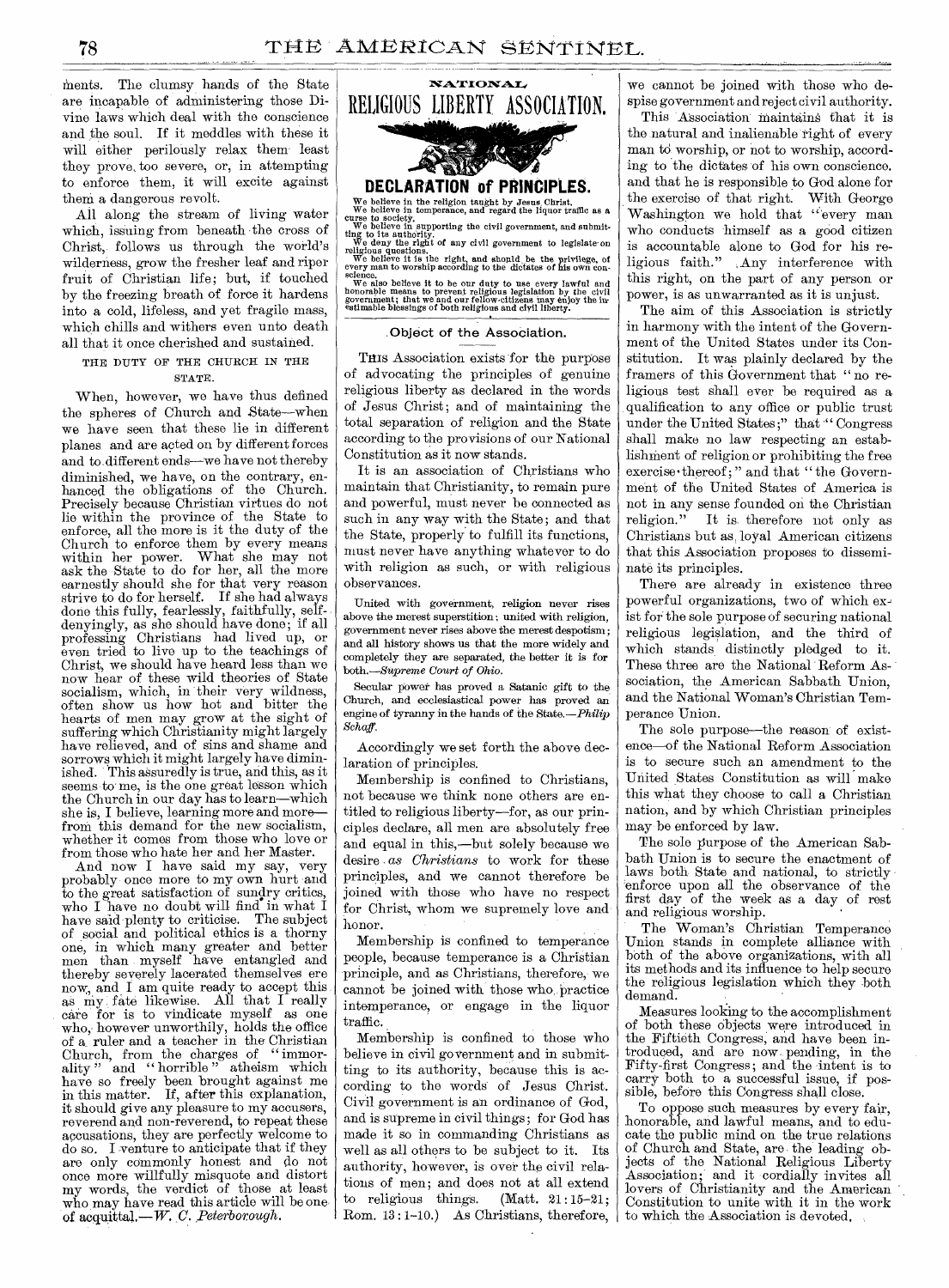

### $\sqrt{\text{FOR}}$  USE WITH *"CYCLOSTYLE,""MIMEOGRAPH,"*

*"COPYGRAPH."*  Or any Duplicating Process in which a Stencil is used, are the

**Celebrated " Redding Inks."** 

They Dry Fast, will not Blur nor Clog the sten-cil, Dry or Harden on Roller or Pallet, and are in every way

**A SUPERIOR ARTICLE.** 

Send for Price Lists and Samples of Work Done with these Inks.

**REDDING INK CO.,**<br>43 BOND STREET, NEW YORK.

### **ROMANISM AND CIVIL LIBERTY**

BY "ON, WILLIAM JACKSON ARMSTRONG.

The above is the title of a recent issue of the **Sentinel Library** which con-tains a *verbatim* report of a powerful lecture delivered by this well-known speaker, in Oakland, California. **Price,**  4 **cents.** Address,

PACIFIC PRESS PUBLISHING CO., Solution of the Street, New York.<br>Or Oakland, Cal.

## THE KALEIDOSCOPE

• CONDUCTED BY THE STUDENTS OF SOUTH LAN-CASTER ACADEMY.

Published monthly from January until May, and from September until December, at Sixty-five Cents per Year of Nine Months.

### **Five-Month Trial Subscriptions**

FROM JANUARY TILL MAY, 1890.

The paper will be sent on trial five months, commencing with the January number, for thirty-<br>free cents. We shall send out a number of sample copies to persons whose subscriptions we<br>hope to secure, either for the year or

EDGAR KELSEY, South Lancaster, Mass.

# **THE SENTINEL LIBRARY**

**A Semi-monthly Publication**.

Devoted to the defense of

**AMERICAN INSTITUTIONS** 

And the Preservation of the **UNITED STATES CONSTITUTION** 

**AS IT IS.** 

TERMS, 75 CENTS PER YEAR. Pacific Press Publishing Co., 43. Box:

# **GOOD HEALTH**

Is a popular health magazine, published at Battle<br>Creek, Mich., and conducted by

### **J. H.** KELLOGG, M. D.,

Assisted by an able editorial staff.

It contains, each month, general articles on practical hygiene, and medical papers, besides a rich variety of other matter, pithy and practical, on popular questions, also representing the latest scient...frothought, in co

**Extablished on Four Continents.** No jour-<br>voted to health or kindred topics has ever enjoyed<br>so great a popularity as this journal has earned by<br>its development of the interests of the people in the de-<br>velopment and popu

### **SPECIAL ATTRACTIONS**

For 1890, the managers of this journal propose<br>during the year to devote considerable space to the<br>Exposure of Medical Frauds. They have,<br>therefore, established a chemical laboratory, in<br>charge of a competent chemist, for

GOOD BEILTII PUB. **CO., Battle** Creek, likh,



### **2,200 Pages, with 2,000 Illustrations, of which 60 are Full-page Steel Engravings.**

It contains a large Marriage Certificate, in black and gold; a Family Record;<br>Illuminated Temperance Pledge; a complete Concordance; and a great amount<br>of other things of great value. It is a beautiful book and is an orna any home.

**AGENTS WANTED. SEND FOR CIRCULARS.**  Address, **PACIFIC PRESS PUBLISHING CO.,**  43 BOND STREET, NEW YORK.

**THE GRANDEST BOOK**  ON THE **CRANDEST SUBJECT!** 

**AND WITHIN THE REACH OF ALL.** 

We have just issued a special "**TOURIST'S EDITION**" of our grand book entitled,

<u>THE HEART OF THE </u>

## **THE YO SEMITE VALLEY**

### **AND BIG TREES OF CALIFORNIA.**

The most authentic and most intensely interesting description of this wonderful region ever written. It is the same size page and contains everything that our elegant Subscription edition does, except the artotype plates. It is printed on a fine quality of thinner paper, bound in flexible cloth bindin

### OVER ONE HUNDRED ILLUSTRATIONS.

and portrays by aid of the artist's genius and the author's facile pen the loft $\mathfrak{f}$  mountains and charming valleys, the placid lakes and thul lering cataracts, of the world-renowned Yo Semite. The mission of this wor this unique region.

### **PRICE, \$,1.50 PER COPY.**

Read what others say of it :—

Or OAKLAND, CAL.

"Many books have been written about the glorious and wondrous story of the Sierras. But it seems to me that this scholarly and venerable pioneer, who was publishing an illustrated magazine devoted largely to the themes he

" Those who have not seen Yo Semite cannot do better, short of going to the Valley, than by purchasing Mr. Hutchings' handsome volume."—The *Sacramento* Record-Union.

In order to place this valuable book—the only one of the kind—within the reach of everybody, we offer this edition at the exceedingly low price of \$1.50 per copy, post-paid. Send on your orders quick, while the edition la

**PACIFIC PRESS PUBLISHING CO.,**  43 **bond STREET, NEW YORK.** 

### **TEN LECTURES**

### ON

# **NASAL CATARRH**

**Its Nature, Causes, Prevention, and Cure, and Diseases of the Throe., Eye, and Ear, due to Nasal Catarrh ; with a chapter of** 

**CHOICE PRESCRIPTIONS** 

BY J. H. KELLOGG, M. D.,

*Medical Superintendent of the Largest Medical and Surgical Sanitarium in the World.* 

The work consists of 120 pages, and is embellished with a colored frontispiece and SIX BEAUTIFULLY COLORED PLATES, besides many illustrative cuts of the throat and nasal cavity in health and disease. This little work costs

PACIFIC PRESS PUBLISHING CO., 43 3OND STREET, NEW YORK.

Or OAKLAND, CAL,



A strictly first-class machine. Fully warranted. Made from very best material, by skilled workmen, and with the best tools that have ever been devised for the purpose. Warranted to do all that can be reasonably expected of the very best typewriter extant. Capable of writing 150 words per minute, or rore, according to the  $\operatorname{cblity}$  of the operator.

Price . . . . . . \$100.00 If there is no agent in your town, address the manufacturers:

**THE PARISH MF'G CO.,**  Agents wanted. PARISH, N. Y

**FREE** STENOGRAPHY and TYPE- **-** WRITING FREE. First-class facilities and best of teachers. Address with stamp for return postage. THE PARISH MFG CO,.

PARISH, N. Y.

### WATERMAN'S IDEAL

## **FOUNTAIN PEN.**

HAS THE MOST RELIABLE *arrangement* for feeqing the ink from the reservoir to the pen. It has the same sure principle of operation (capillary attraction) and simple construction (a split) that have been used by the ordinary dip pen for 5,000 years to carry the ink to the paper.

Remember it is a combination of the BEST material, workmanship, and pi...dcple of operation.<br>
Don't waste your time or shorten.your life with<br>
any other. Address,

PACIFIC PRESS PUBLISHING CO., 43 BOND STREET, NEW YORK.

Or OAKLAND, CAL.

### **SAFETY PENCIL POCKET**

Neat, cheap, serviceable. They perfectly secure<br>con or pencil in the pocket, so that it cannot fall<br>out when stooping. Can be easily and safely at-<br>tached to any part of the clothing. A small invest-<br>ment, will prevent the pencil.

PRICES.

No. 1. Russia leather, for 2 pens No. 2. Russia leather for, 3 pens . . 15c.

Sent by mail on receipt of price, We guarantee these pockets superior in every particular to sim-ilar styles formerly sold and still offered at much higher prices. Address,

PACIFIC PRESS PUBLISHING CO., 43 BOND STREET. NEW YORK.

Or OAKLAND, CAL.

### **FATHERS** - **OF CATHOLIC CHURCH**

### BY ELDER E. J. WAGGONER.

History repeats itself, because human nature is<br>the same in all ages of the world. Hence, he who<br>would know how to avoid error in the future must<br>know how troms have developed in the past. The "Fathers of the Catholic Chur

SUN-WORSHIP AND SUNDAY

is alone worth the price of the book. Fine English cloth, substantially bound, contains about 400 pages, and will be sent post-paid at the nominal price of \$1.00.

PACIFIC PRESS PUBLISHING CO., 43 BOND STREET, NEW YORK.